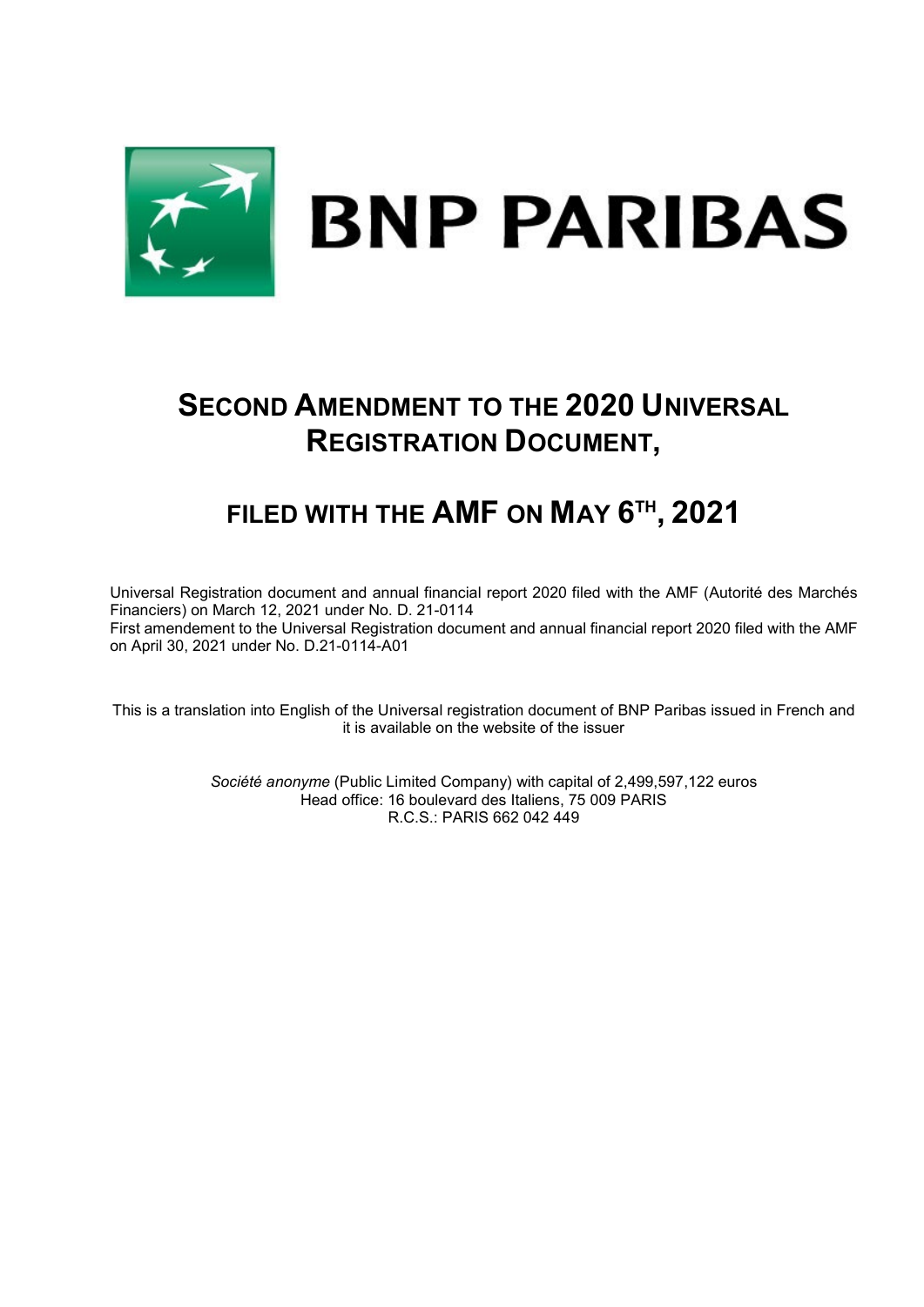| 1. APPROVAL BY THE AMF OF THE 2020 UNIVERSAL REGISTRATION DOCUMENT, 1 <sup>ST</sup> AMENDMENT AND<br>2 <sup>ND</sup> AMENDMENT TO THE 2020 UNIVERSAL REGISTRATION DOCUMENT IN ENGLISH VERSION | 3  |
|-----------------------------------------------------------------------------------------------------------------------------------------------------------------------------------------------|----|
| 2. GENERAL INFORMATION                                                                                                                                                                        | 5. |
| 3. STATUTORY AUDITORS                                                                                                                                                                         | 6  |
| 4. PERSON RESPONSIBLE FOR THE UNIVERSAL REGISTRATION DOCUMENT                                                                                                                                 | 7  |
| 5. TABLES OF CONCORDANCE                                                                                                                                                                      | 8  |
|                                                                                                                                                                                               |    |



The second amendment to the 2020 Universal Registration Document has been filed with the AMF on 6 May 2021 as competent authority under Regulation (EU) 2017/1129 without prior approval pursuant to Article 9 of Regulation (EU) 2017/1129;

The universal registration document may be used for the purposes of an offer to the public of securities or admission of securities to trading on a regulated market if approved by the AMF together with any amendments, if applicable, and a securities note and summary approved in accordance with Regulation (EU) 2017/1129.

This Universal Registration Document may form part of a prospectus of the Issuer consisting of separate documents within the meaning of the Prospectus Regulation.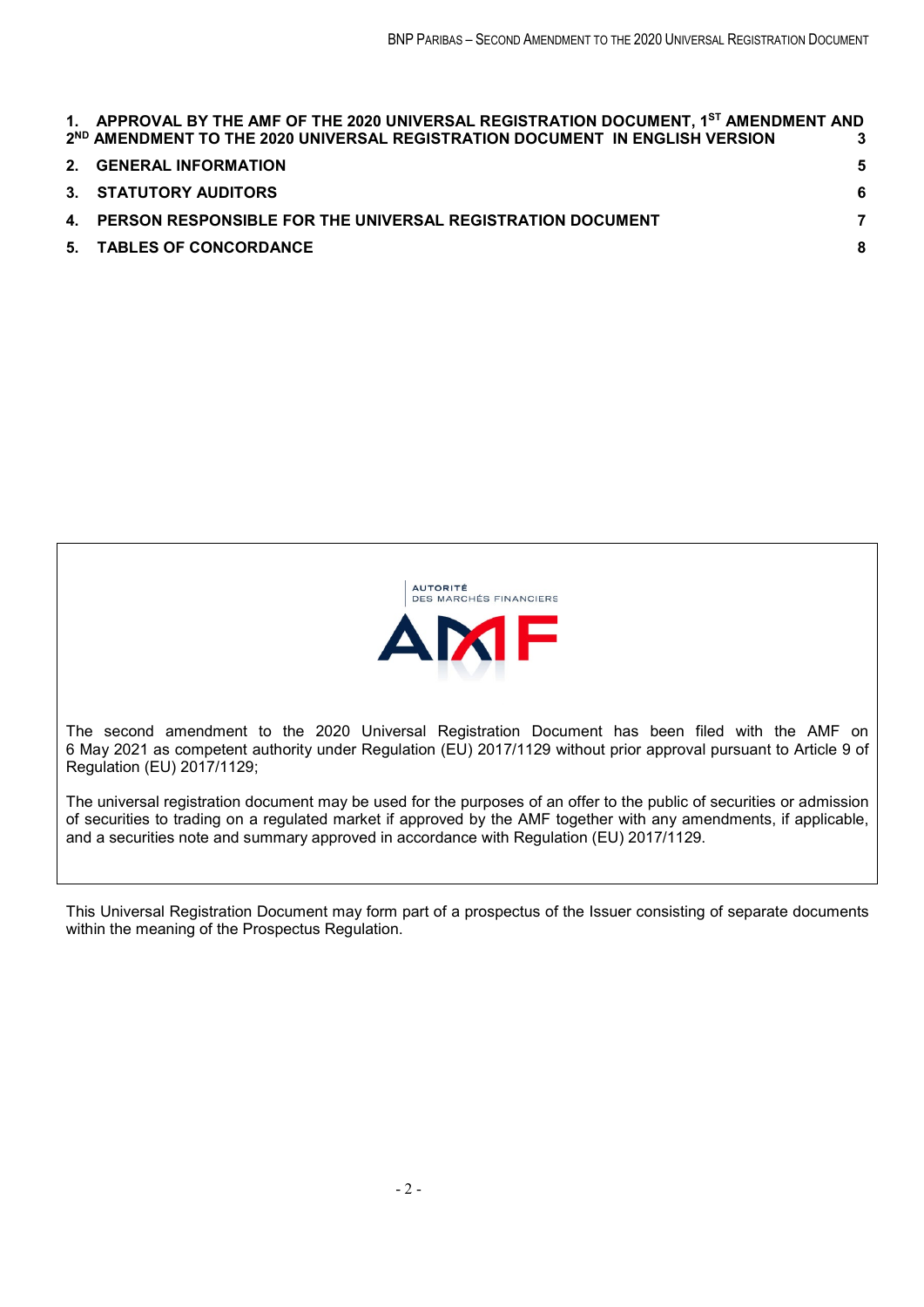# **1. APPROVAL BY THE AMF OF THE 2020 UNIVERSAL REGISTRATION DOCUMENT, 1st AMENDMENT AND 2nd AMENDMENT TO THE 2020 UNIVERSAL REGISTRATION DOCUMENT, IN ENGLISH VERSION**



# **1.1 Approval of the 2020 Universal Registration Document :**

The 2020 Universal Registration Document was approved on 6 May 2021 by the AMF as competent authority under Regulation (EU) 2017/1129.

The AMF approves this document after verifying that the information contained in it is complete, consistent and comprehensible. The 2020 Universal Registration Document has the following approval number: R. 21-017.

Such approval should not be considered as a favourable opinion on the issuer covered by the Universal Registration Document.

The 2020 Universal Registration Document may be used for the purpose of offering to the public of securities or for the admission of financial securities to trading on a regulated market if it is supplemented by a securities note and, where appropriate, a summary and its amendment(s). In this case, the securities note, the summary and all the amendments made to the universal registration document since its approval are approved separately in accordance with Article 10 (3), 2nd subparagraph of Regulation (EU) 2017/1129.

It is valid until 6 May 2022 and, during that period and at the latest at the same time as the securities note and under the conditions of Articles 10 and 23 of Regulation (EU) 2017/1129, must be completed by an amendment to the Universal Registration Document in the event of significant new developments or material errors or inaccuracies.

# **1.2 Approval of the 1st amendment to the 2020 Universal Registration Document :**

The 1st Amendment to the 2020 Universal Registration Document was approved on 6 May 2021 by the AMF as competent authority under Regulation (EU) 2017/1129.

The AMF approves this document after verifying that the information contained in it is complete, consistent and comprehensible. The 1st Amendment to the 2020 Universal Registration Document has the following approval number: R. 21-017.

Such approval should not be considered as a favourable opinion on the issuer covered by the Universal Registration Document.

The 2020 Universal Registration Document may be used for the purpose of offering to the public of securities or for the admission of financial securities to trading on a regulated market if it is supplemented by a securities note and, where appropriate, a summary and its amendment(s). In this case, the securities note, the summary and all the amendments made to the universal registration document since its approval are approved separately in accordance with Article 10 (3), 2nd subparagraph of Regulation (EU) 2017/1129.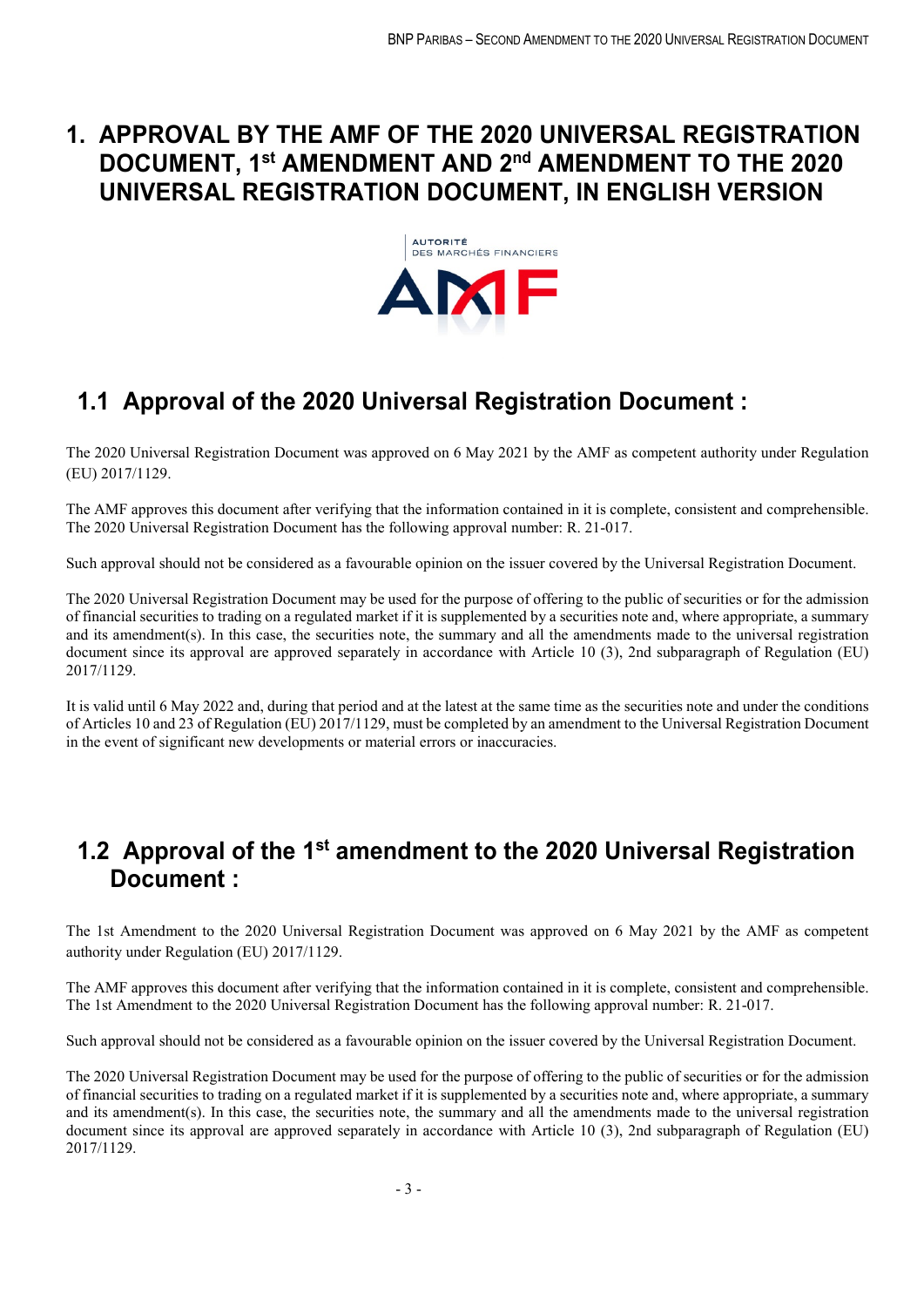It is valid until 6 May 2022 and, during that period and at the latest at the same time as the securities note and under the conditions of Articles 10 and 23 of Regulation (EU) 2017/1129, must be completed by an amendment to the Universal Registration Document in the event of significant new developments or material errors or inaccuracies.

# **1.3 Approval of the 2ND amendment to the 2020 Universal Registration Document :**

The 2nd Amendment to the 2020 Universal Registration Document was approved on 6 May 2021 by the AMF as competent authority under Regulation (EU) 2017/1129.

The AMF approves this document after verifying that the information contained in it is complete, consistent and comprehensible. The 2nd Amendment to the 2020 Universal Registration Document has the following approval number: R. 21-017.

Such approval should not be considered as a favourable opinion on the issuer covered by the Universal Registration Document.

The 2020 Universal Registration Document may be used for the purpose of offering to the public of securities or for the admission of financial securities to trading on a regulated market if it is supplemented by a securities note and, where appropriate, a summary and its amendment(s). In this case, the securities note, the summary and all the amendments made to the universal registration document since its approval are approved separately in accordance with Article 10 (3), 2nd subparagraph of Regulation (EU) 2017/1129.

It is valid until 6 May 2022 and, during that period and at the latest at the same time as the securities note and under the conditions of Articles 10 and 23 of Regulation (EU) 2017/1129, must be completed by an amendment to the Universal Registration Document in the event of significant new developments or material errors or inaccuracies.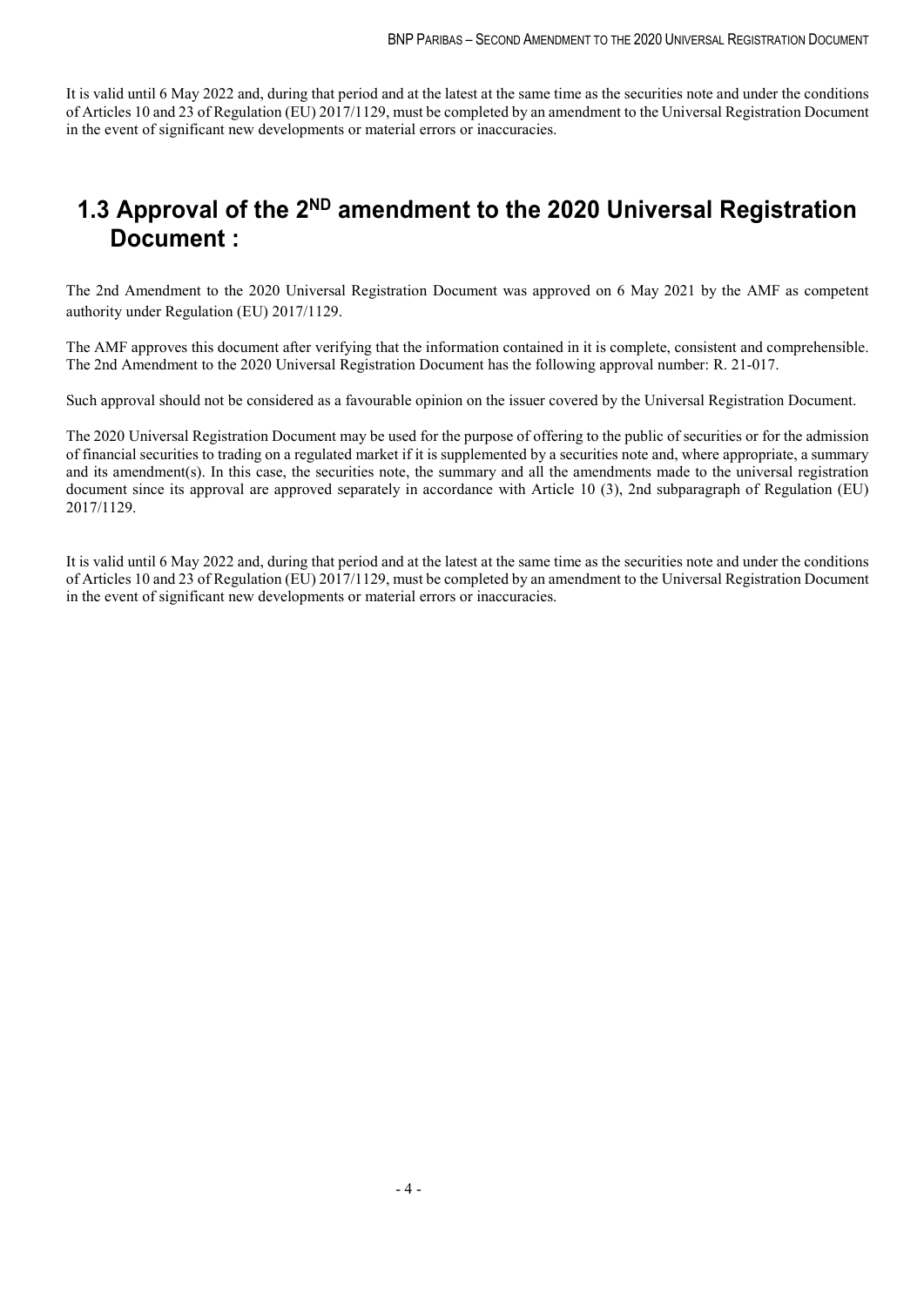# **2. GENERAL INFORMATION**

## **2.1 Documents on display**

This document is available on the BNP Paribas website, www.invest.bnpparibas.com, and the Autorité des Marchés Financiers (AMF) website, www.amf-france.org.

Any person wishing to receive additional information about the BNP Paribas Group can request documents, without commitment, as follows:

- by writing to: BNP Paribas – Group Finance Investor Relations and Financial Information 3, rue d'Antin – CAA01B1 75002 Paris
- by calling: +33 (0)1 40 14 63 58 BNP Paribas' regulatory information (in French) can be viewed at: https://invest.bnpparibas.com/information-reglementee.

## **2.2 Significant change**

Save as disclosed in this first Amendment to the 2020 Universal registration document, there have been no significant changes in the Group's financial situation since 31 March 2021, no material adverse change in the prospects of the Issuer and no significant changes in the Group's financial situation or financial performance since the end of the last financial period for which financial statements were published, and in particular since the signature of the Statutory Auditors' report on the audited consolidated financial statements on 2 March 2021.

To the best of the Group's knowledge, there have not been any recent events which are to a material extent relevant to the evaluation of BNPP's solvency since 31 March 2021.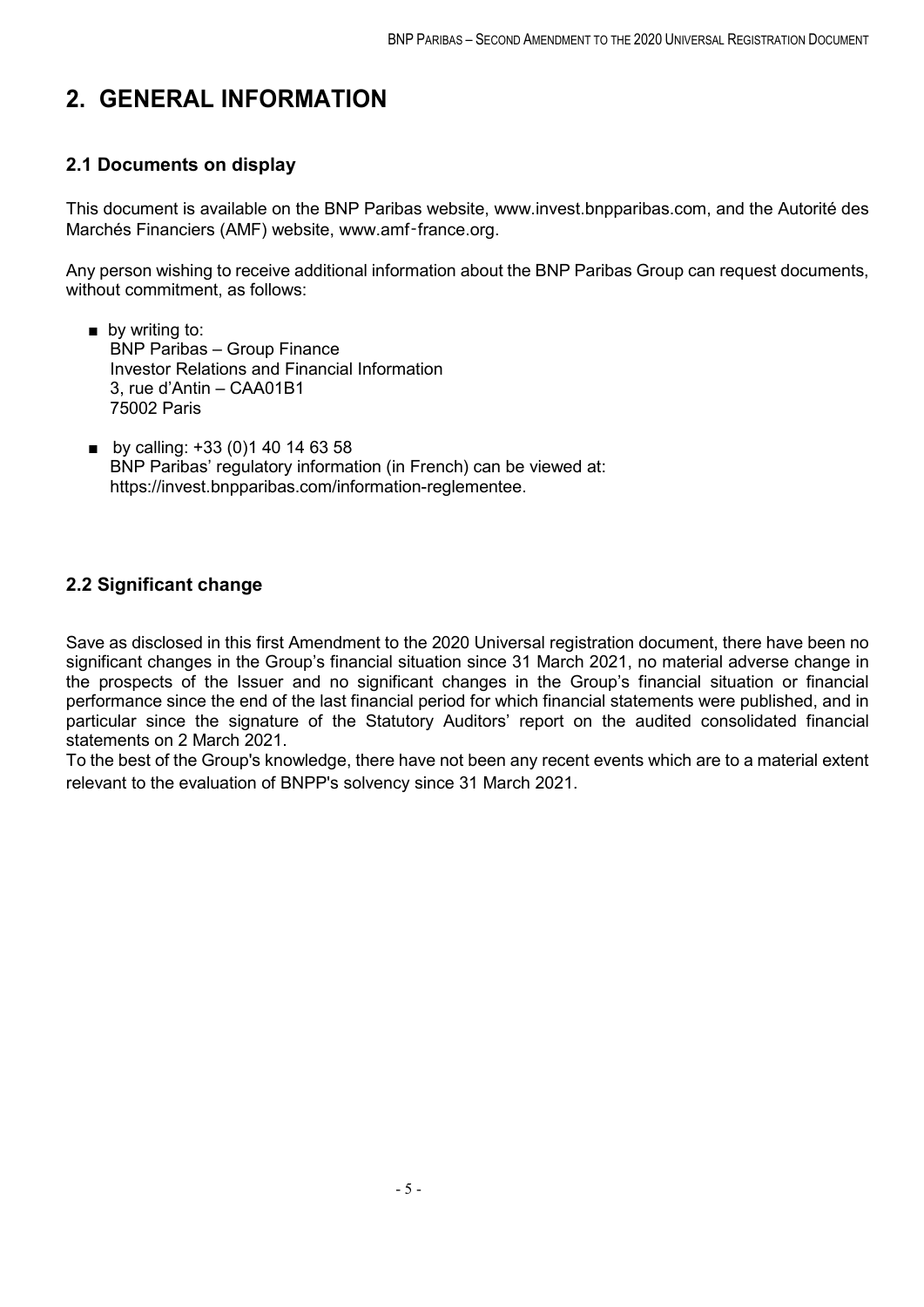# **3. STATUTORY AUDITORS**

**Deloitte & Associés** 6, place de la Pyramide 92908 Paris-La Défense Cedex **PricewaterhouseCoopers Audit** 63, rue de Villiers 92208 Neuilly-sur-Seine Cedex

**Mazars** 61, rue Henri Regnault 92400 Courbevoie

• Deloitte & Associés was re-appointed as Statutory Auditor at the Annual General Meeting of 24 May 2018 for a six-year period expiring at the close of the Annual General Meeting called in 2024 to approve the financial statements for the year ending 31 December 2023. The firm was first appointed at the Annual General Meeting of 23 May 2006.

Deloitte & Associés is represented by Laurence Dubois

*Deputy:*

Société BEAS, 6, place de la Pyramide, 92908 Paris-La Défense (92), France, SIREN No. 315 172 445, Nanterre trade and companies register.

• PricewaterhouseCoopers audit was re-appointed as Statutory Auditor at the Annual General Meeting of 24 May 2018 for a six-year period expiring at the close of the Annual General Meeting called in 2024 to approve the financial statements for the year ending 31 December 2023. The firm was first appointed at the Annual General Meeting of 26 May 1994.

PricewaterhouseCoopers Audit is represented by Patrice Morot.

*Deputy:*

Jean-Baptiste Deschryver, 63, rue de Villiers, Neuilly-sur-Seine (92).

• Mazars was re-appointed as Statutory Auditor at the Annual General Meeting of 24 May 2018 for a sixyear period expiring at the close of the Annual General Meeting called in 2024 to approve the financial statements for the year ending 31 December 2023. The firm was first appointed at the Annual General Meeting of 23 May 2000.

Mazars is represented by Virginie Chauvin.

*Deputy:*

Charles de Boisriou, 28 rue Fernand Forest, 92150 Suresnes (92).

Deloitte & Associés, PricewaterhouseCoopers and Mazars are registered as Statutory Auditors with the Versailles Regional Association of Statutory Auditors, under the authority of the French National Accounting Oversight Board (Haut Conseil du Commissariat aux Comptes).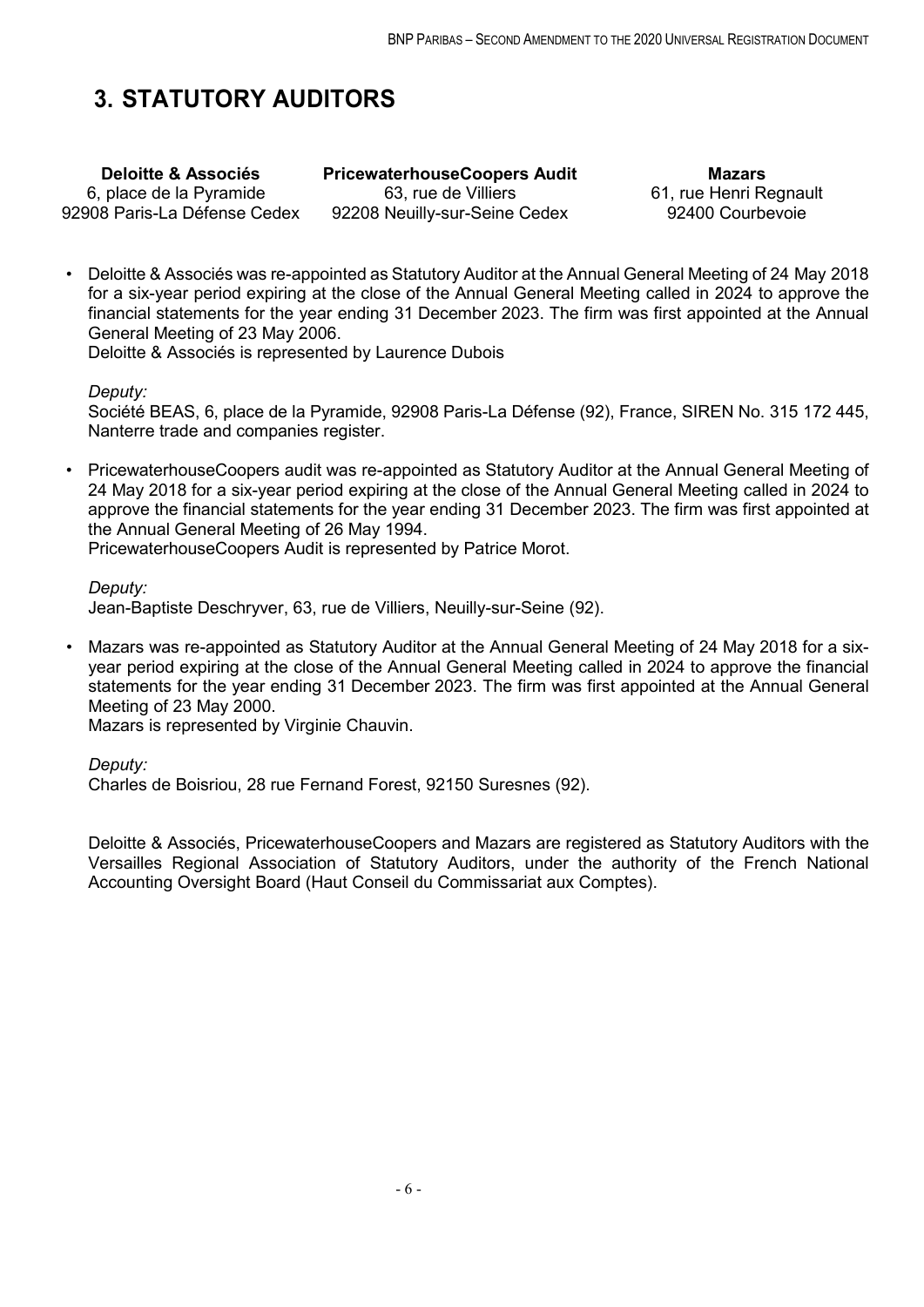# **4. PERSON RESPONSIBLE FOR THE UNIVERSAL REGISTRATION DOCUMENT**

## **PERSON RESPONSIBLE FOR THE UNIVERSAL REGISTRATION DOCUMENT AND ITS AMENDMENTS**

Jean-Laurent Bonnafé, Chief Executive Officer of BNP Paribas

## **STATEMENT BY THE PERSON RESPONSIBLE FOR THE UNIVERSAL REGISTRATION DOCUMENT AND ITS AMENDMENTS**

I hereby declare to the best of my knowledge that the information contained in the English version of the the 2020 Universal Registration Document filed with the AMF on March 12, 2021, on the first amendment to the 2020 Universal Registration Document filed with the AMF on 30<sup>th</sup> April 2021 and on the second amendment to the 2020 Universal Registration Document filed with the AMF on 6<sup>th</sup> May 2021 are in accordance with the facts and contains no omission likely to affect its import.

I further declare that to the best of my knowledge, the financial statements are prepared in accordance with applicable accounting standards and give a true and fair view of the assets, liabilities, financial position, and profit or loss of the Company and all the entities included in the consolidation, and that the information provided in the management report (whose contents are listed in the Table of Concordance on page 8) includes a fair review of the development and performance of the business, profit or loss and financial position of the Company and all the entities included in the consolidation, and that it describes the principal risks and uncertainties that they face.

Paris, 6 May 2021,

Chief Executive Officer

Jean-Laurent BONNAFÉ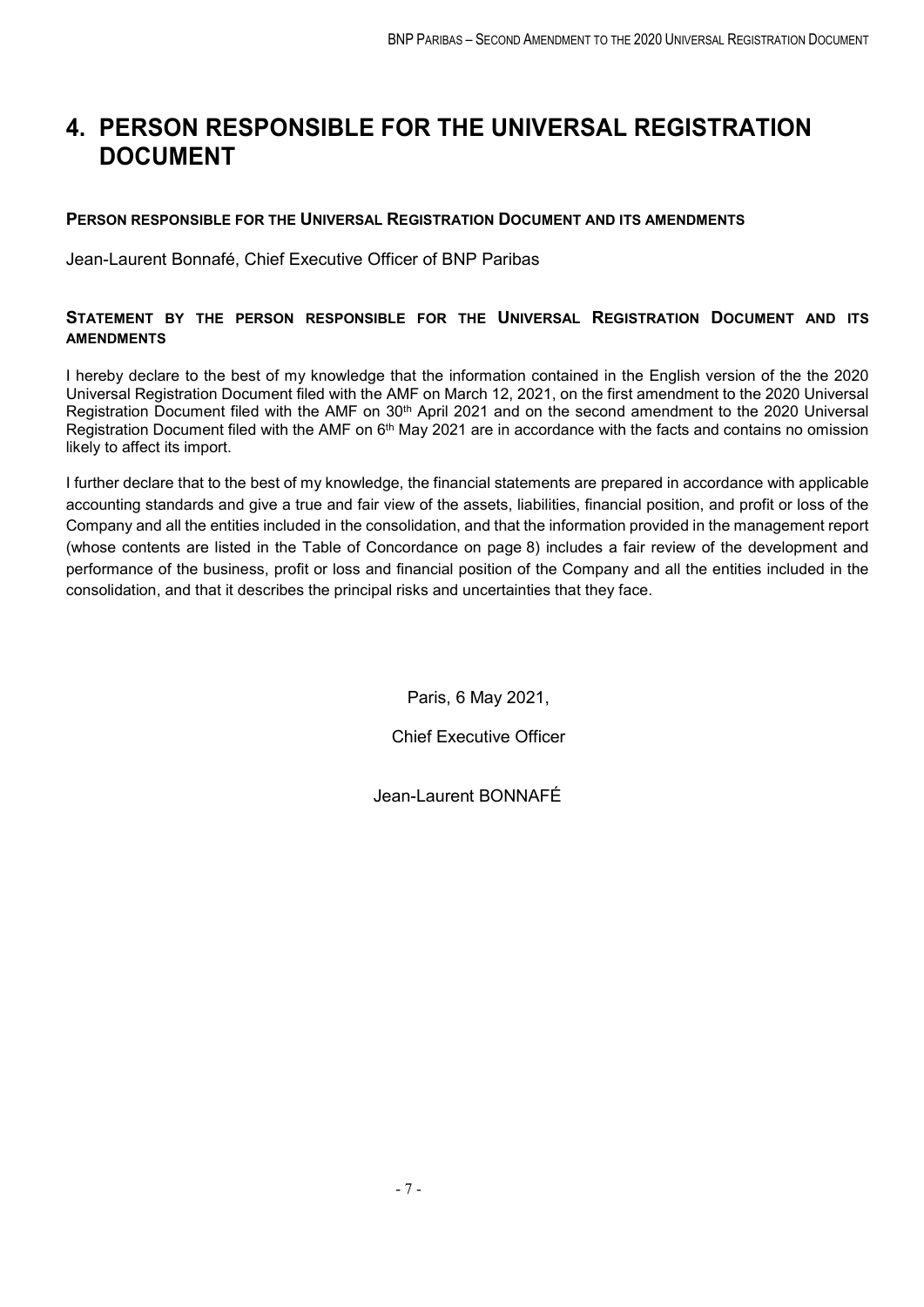# **5. TABLES OF CONCORDANCE**

## **5.1 Sections of Annex I of Regulation (EU) 2017/1129**

In order to assist readers of the Universal Registration Document, the following concordance cross-references the main headings required by Annex 1 of European Regulation 2017/1129 (Annex I), taken in application of the Directive known as "Prospectus 3" and refers to the pages of the 2020 Universal registration document and its amendments where information relating to each of the headings is mentioned.

| Second Amendment to<br>the 2020 Universal<br>Registration filed with<br>the AMF on<br>April 30th, 2021 and<br>approved on May 6,<br>2021 | <b>First Amendment to</b><br>the 2020 Universal<br>Registration filed with<br>the AMF on<br>April 30th, 2021 and<br>approved on May 6,<br>2021 | 2020 Universal Registration<br>Document filed with the AMF<br>on March 12, 2021 and<br>approved on May 6, 2021 |
|------------------------------------------------------------------------------------------------------------------------------------------|------------------------------------------------------------------------------------------------------------------------------------------------|----------------------------------------------------------------------------------------------------------------|
|                                                                                                                                          |                                                                                                                                                |                                                                                                                |
| $\overline{7}$                                                                                                                           | 107                                                                                                                                            | 656                                                                                                            |
| $\overline{7}$                                                                                                                           | 107                                                                                                                                            | 656                                                                                                            |
|                                                                                                                                          |                                                                                                                                                |                                                                                                                |
| $2 - 4$                                                                                                                                  | 2                                                                                                                                              | 1                                                                                                              |
| 6                                                                                                                                        | 106                                                                                                                                            | 654                                                                                                            |
|                                                                                                                                          | 77-79                                                                                                                                          | 290-304                                                                                                        |
|                                                                                                                                          |                                                                                                                                                | 4-5; 645; 663-665, 672                                                                                         |
|                                                                                                                                          |                                                                                                                                                |                                                                                                                |
|                                                                                                                                          |                                                                                                                                                | 6-17; 202-205; 638-644                                                                                         |
|                                                                                                                                          |                                                                                                                                                | 6-17; 202-205; 638-644                                                                                         |
|                                                                                                                                          |                                                                                                                                                |                                                                                                                |
|                                                                                                                                          |                                                                                                                                                | 146-147; 545; 594-607;<br>622-623                                                                              |
|                                                                                                                                          |                                                                                                                                                | 636                                                                                                            |
|                                                                                                                                          |                                                                                                                                                | 6-17; 122-138                                                                                                  |
|                                                                                                                                          |                                                                                                                                                | 251-252; 531; 592-593; 637                                                                                     |
|                                                                                                                                          |                                                                                                                                                |                                                                                                                |
|                                                                                                                                          |                                                                                                                                                | 4; 6; 622-623                                                                                                  |
|                                                                                                                                          |                                                                                                                                                | 263-270; 524-530; 638-643                                                                                      |
|                                                                                                                                          |                                                                                                                                                |                                                                                                                |
|                                                                                                                                          | 3-66; 69                                                                                                                                       | 148; 164; 166; 494-495                                                                                         |
|                                                                                                                                          | 56-66                                                                                                                                          | 122-138; 144-145; 150-156;<br>164; 203; 494                                                                    |
|                                                                                                                                          |                                                                                                                                                |                                                                                                                |
|                                                                                                                                          | $50;69;71-76$                                                                                                                                  | 168-169; 519                                                                                                   |
|                                                                                                                                          |                                                                                                                                                | 167                                                                                                            |
|                                                                                                                                          |                                                                                                                                                | 148; 445-458                                                                                                   |
|                                                                                                                                          |                                                                                                                                                | <b>NA</b>                                                                                                      |
|                                                                                                                                          |                                                                                                                                                | NA                                                                                                             |
|                                                                                                                                          |                                                                                                                                                | 281; 287-289                                                                                                   |
|                                                                                                                                          |                                                                                                                                                |                                                                                                                |
|                                                                                                                                          | 80                                                                                                                                             | 146-147; 637                                                                                                   |
|                                                                                                                                          | 80                                                                                                                                             | 146-147;637                                                                                                    |
|                                                                                                                                          |                                                                                                                                                | 15                                                                                                             |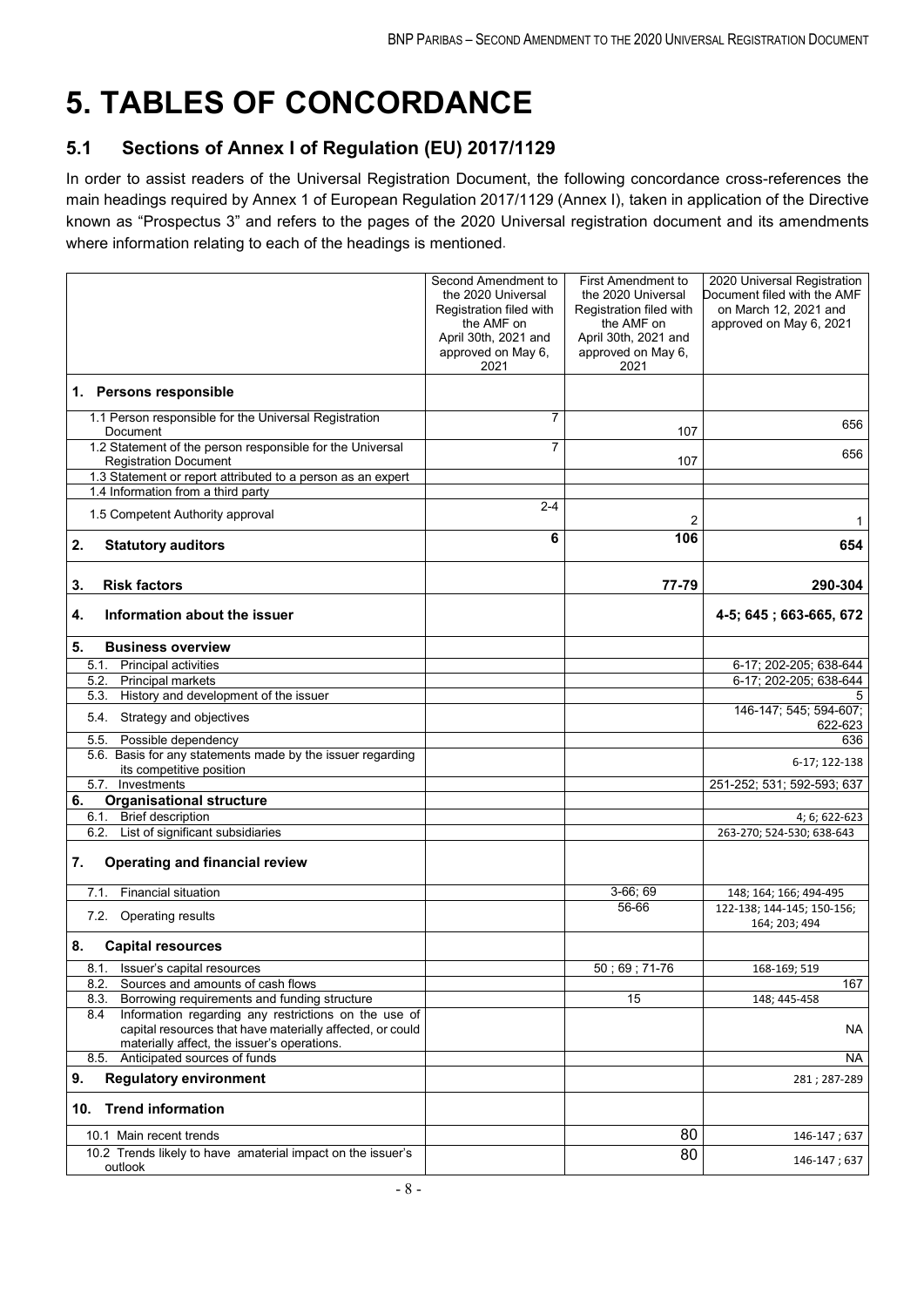| 11. Profit forecasts or estimates                                                                                                       |                |                              |
|-----------------------------------------------------------------------------------------------------------------------------------------|----------------|------------------------------|
| 11.1 Profit forecasts or estimates published                                                                                            | <b>NA</b>      | NA                           |
| 11.2 Declaration setting forth the principal forecast<br>assumptions                                                                    | NA             | NА                           |
| 11.3 Declaration of comparability with the historical financial<br>information and compliance with accounting methods                   | <b>NA</b>      | NA                           |
| 12. Administrative, management, and supervisory<br>bodies, and senior management                                                        |                |                              |
| 12.1. Administrative and management bodies                                                                                              |                | 33-45; 102-104               |
| 12.2. Administrative and management bodies' conflicts of<br>interest                                                                    |                | 49-50; 64-65; 74-97          |
| 13. Remuneration and benefits                                                                                                           |                |                              |
| 13.1. Amount of remuneration paid and benefits in kind<br>granted                                                                       | 82-101         | 74-97; 241-247; 259          |
| 13.2. Total amounts set aside or accrued by the issuer or its<br>subsidiaries to provide pension, retirement, or similar<br>benefits    | 82-101         | 74-97; 241-247; 259          |
| 14. Board practices                                                                                                                     |                |                              |
| 14.1. Date of expiry of the current terms of office                                                                                     |                | 33-44                        |
| 14.2. Information about members of the administrative<br>bodies' service contracts with the issuer                                      |                | NА                           |
| 14.3. Information about the audit committee and<br>remuneration committee<br>14.4. Corporate governance regime in force in the issuer's |                | 53-60                        |
| country of incorporation<br>14.5. Potential material impacts on the corporate                                                           |                | 46-51                        |
| governance                                                                                                                              |                | 33-44; 57-58                 |
| 15. Employees                                                                                                                           |                |                              |
| 15.1. Number of employees                                                                                                               |                | 4;573-574;622                |
| 15.2. Shareholdings and stock options<br>15.3. Description of any arrangements for involving the                                        |                | 74-97; 189; 578-579          |
| employees in the capital of the issuer                                                                                                  |                |                              |
| 16. Major shareholders                                                                                                                  |                |                              |
| 16.1. Shareholders owning more than 5% of the issuer's<br>capital or voting rights                                                      |                | 18-19                        |
| 16.2. Existence of different voting rights                                                                                              |                | 18                           |
| 16.3. Control of the issuer<br>16.4. Description of any arrangements, known to the issuer,                                              |                | 18-19                        |
| the operation of which may at a subsequent date<br>result in a change of control of the issuer                                          |                | 19                           |
| 17. Related party transactions                                                                                                          |                | 74-97; 260-261; 650-<br>651  |
| Financial information concerning the issuer's<br>18.<br>assets and liabilities, financial position, and<br>profits and losses           |                |                              |
| 18.1. Historical financial information                                                                                                  | 56-66; 69      | 4; 22; 121-271; 493-531; 659 |
| 18.2. Interim and other financial information                                                                                           | $56 - 66$ ; 69 | NA.                          |
| 18.2.1 Interim audit report                                                                                                             |                |                              |
| 18.3. Auditing of historical annual financial information                                                                               |                | 272-277; 532-537             |
| 18.4. Pro forma financial information                                                                                                   |                | NA                           |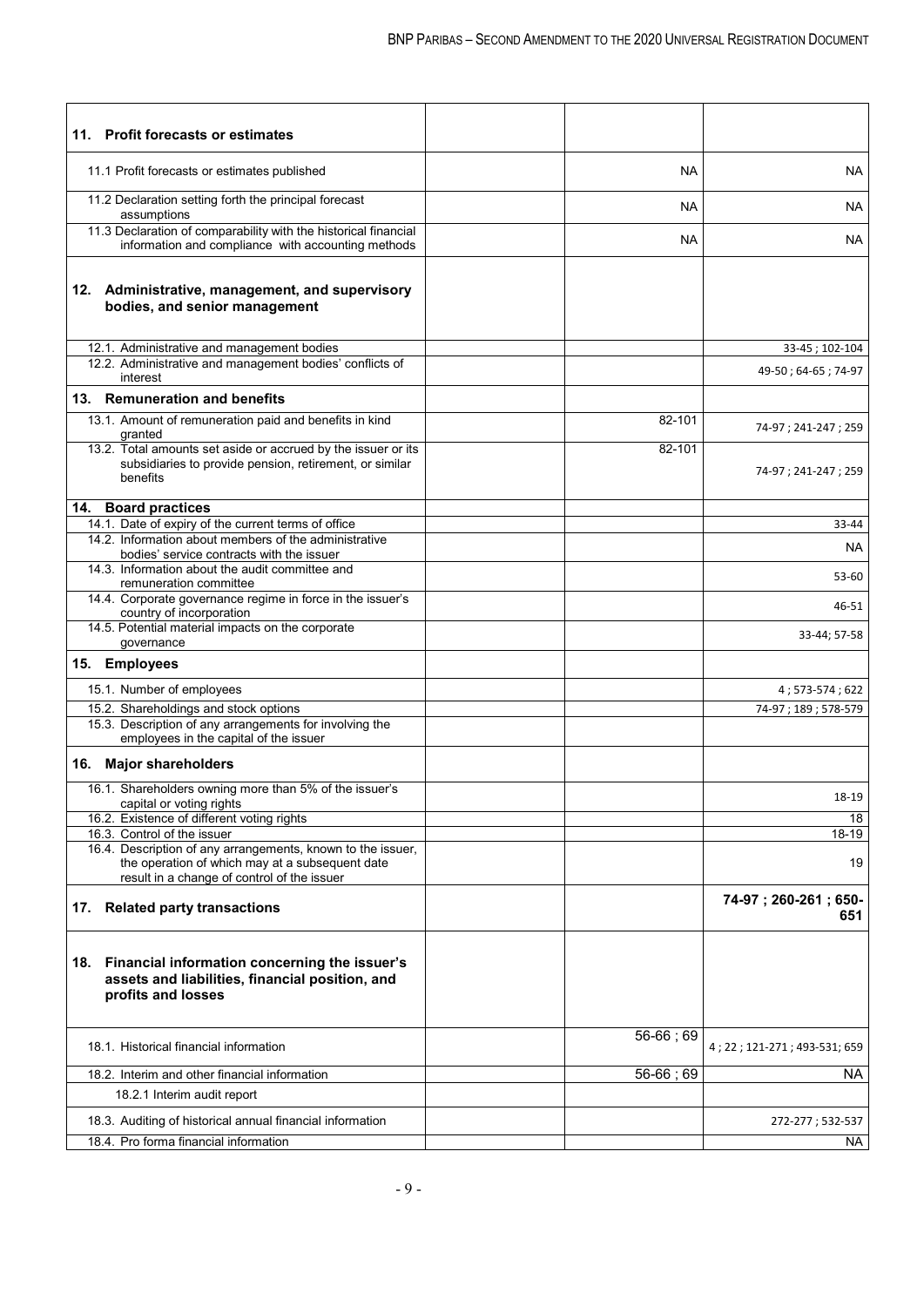| 18.5. Dividend policy                                         |       | $22; 25-26; 123; 147; 522;$ |
|---------------------------------------------------------------|-------|-----------------------------|
|                                                               |       | 623                         |
| 18.6. Legal and arbitration proceedings                       | 80-81 | 250-251                     |
| Information on any governmental, legal or<br>18.6.1           | 80-81 |                             |
| arbitration proceedings during a period covering at least the |       |                             |
| previous 12 months                                            |       |                             |
| 18.7. Significant change in the issuer's financial or trading | 80    | 637                         |
| position                                                      |       |                             |
| 19. Additional information                                    |       |                             |
| 19.1. Share capital                                           |       | 18; 248-250; 513-515; 645;  |
|                                                               |       | 672                         |
| 19.2. Memorandum and articles of association                  |       | 645-649                     |
| <b>Material contracts</b><br>20.                              |       | 636                         |
| 21.<br>Documents on display                                   | 80    | 636                         |

Pursuant to annexe I of Regulation (EU) 2017/1129, the following items are incorporated by reference:

- The consolidated financial statements for the year ended 31 December 2019 and the Statutory Auditors' report on the consolidated financial statements at 31 December 2019, presented respectively on pages 149-258 and 259-264 of Registration Document no. D. 20-0097 filed with the AMF on 3 March 2020; The information is available via the following link: [https://invest.bnpparibas.com/sites/default/files/documents/bnp2019\\_urd\\_en\\_20\\_03\\_13.pdf](https://invest.bnpparibas.com/sites/default/files/documents/bnp2019_urd_en_20_03_13.pdf)
- The consolidated financial statements for the year ended 31 December 2018 and the Statutory Auditors' report on the consolidated financial statements at 31 December 2018, presented respectively on pages 149-269 and 270-276 of Registration Document no. D.19-0114 filed with the AMF on 5 March 2019; The information is available via the following link: [https://invest.bnpparibas.com/sites/default/files/documents/ddr\\_2018\\_bnp\\_paribas\\_gb.pdf](https://invest.bnpparibas.com/sites/default/files/documents/ddr_2018_bnp_paribas_gb.pdf)
- The consolidated financial statements for the year ended 31 December 2017 and the Statutory Auditors' report on the consolidated financial statements at 31 December 2017, presented respectively on pages 137-236 and 237-242 of Registration Document no. D.18-0101 filed with the AMF on 6 March 2018; The information is available via the following link: https://invest.bnpparibas.com/sites/default/files/documents/ddr2017\_bnp\_paribas\_gb.pdf

## **5.2Annual Financial Report**

In order to assist readers of the annual financial report, the following table cross-references the information required by article L.451-1-2 of the French Monetary and Financial Code.

| Annual financial report                                                     | Page |
|-----------------------------------------------------------------------------|------|
| Statement by the person responsible for the Universal Registration document | 656  |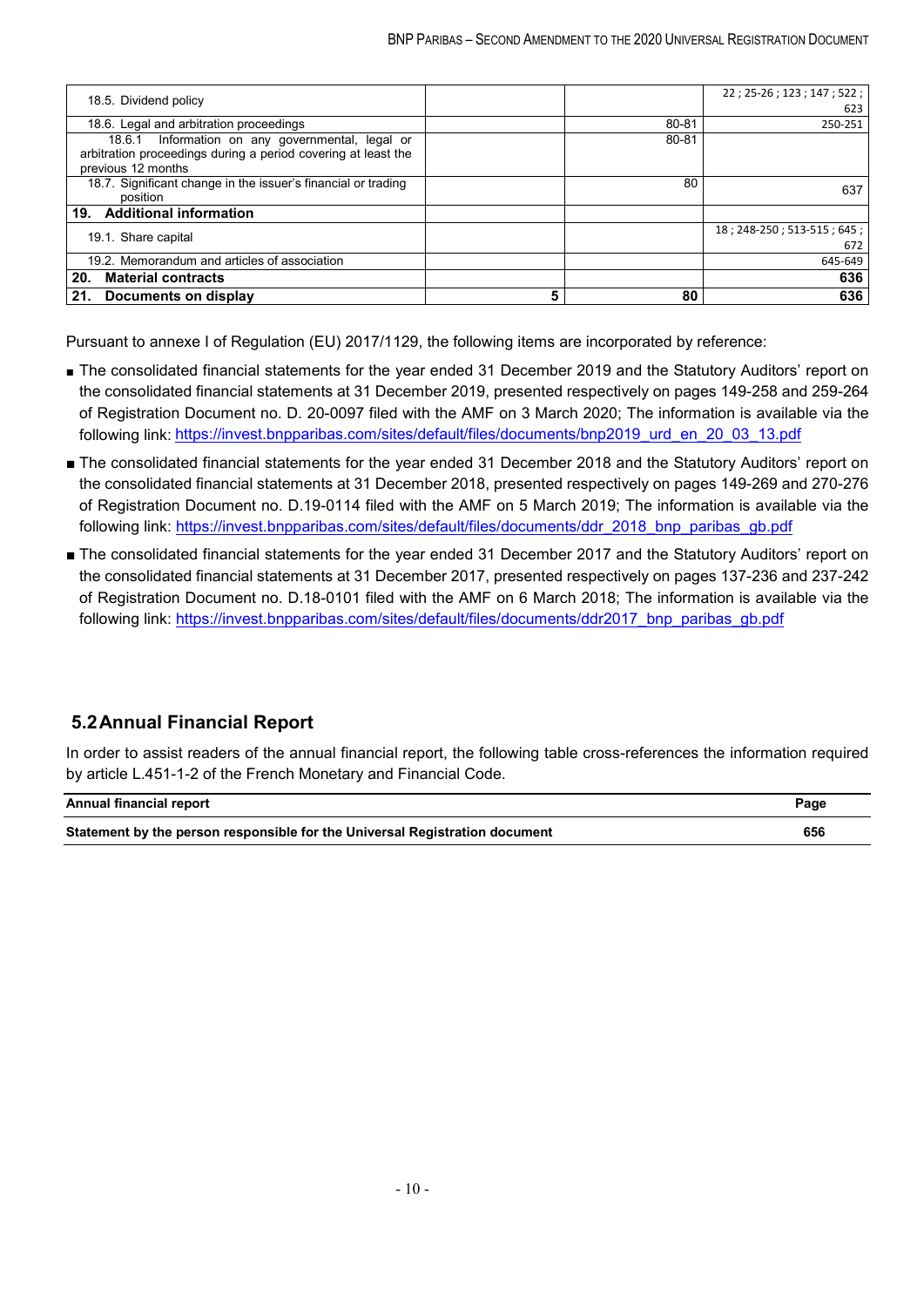#### **Management report**

The concordance table below makes it possible to identify in the Universel Registration Document filed with the Autorité des Marchés Financiers on 12 March 2021 the information that constitutes the management report of the Company (including the Report on Corporate governance) and the consolidated management report, as required by legal and regulatory provisions.

#### **I. Company and Group Business and Situation**

| Information (reference texts)                                                                                                                                                                                                                                      | Page                      |
|--------------------------------------------------------------------------------------------------------------------------------------------------------------------------------------------------------------------------------------------------------------------|---------------------------|
| Company and Group position over the past year (L.232-1 II and L.233-26 of the French                                                                                                                                                                               |                           |
| Commercial Code)                                                                                                                                                                                                                                                   | 122-148; 164-270; 494-531 |
| Objective and comprehensive analysis of business performance, results and the financial                                                                                                                                                                            |                           |
| position of the Company and Group (L.225-100-1 I of the French Commercial Code)                                                                                                                                                                                    | 122-148; 164-270; 494-531 |
| ■ Key financial and non-financial performance indicators for the Company and Group (L.225-100-1 l<br>of the French Commercial Code)                                                                                                                                | 122-159; 545; 551-554     |
| Foreseeable developments of the Company and Group (L.232-1 II and L.233-26 of the French<br>Commercial Code)                                                                                                                                                       | 146-147                   |
| Key events occurring since the financial year-end and the preparation date of the management<br>report (L.232-1 II and L.233-26 of the French Commercial Code)                                                                                                     | 637                       |
| Company and Group research and development activities (L.232-1 II and L.233-26 of the French<br>Commercial Code)                                                                                                                                                   | N/A                       |
| ■ Equity investments in, or takeovers of, companies that have their head office in France (L.233-6<br>and L.247-1 I of the French Commercial Code)                                                                                                                 | 531                       |
| Business and results for the Company as a whole, Company subsidiaries and companies it<br>■<br>controls by branch of activity (L.233-6 and L.247-1 I of the French Commercial Code)                                                                                | 6-17; 122-145             |
| Existing Company branches (L.232-1 II of the French Commercial Code)                                                                                                                                                                                               | 638-644                   |
| Information on Company locations and businesses (L.511-45 and R.511-16-4 of the French<br>Monetary and Financial Code)                                                                                                                                             | 263-270; 638-644          |
| II. Risk factors and characteristics of internal control procedures                                                                                                                                                                                                |                           |
| Information (reference texts)                                                                                                                                                                                                                                      | Page                      |
| Description of the main risks and contingencies faced by the Company and Group (L.225-100-1 I of<br>the French Commercial Code)                                                                                                                                    | 285-304                   |
| Information on the financial risks related to the effects of climate change and measures<br>taken by the Company and Group to reduce these through a low-carbon strategy applicable<br>to all aspects of their business (L.22-10-35 of the French Commercial Code) | 113                       |
| Objectives and policy for hedging each main transaction category by the Company and Group<br>(L.225-100-1 I of the French Commercial Code)                                                                                                                         | 440-443                   |
| Exposure to price, credit, liquidity and cash flow risks of the Company and Group (L.225-100-1 I of<br>■<br>the French Commercial Code)                                                                                                                            | 344-457                   |
| Main features of internal control and risk management procedures set up by the Company<br>and Group relating to the preparation and processing of accounting and financial information (L.22-<br>10-35 of the French Commercial Code)                              | 115-119                   |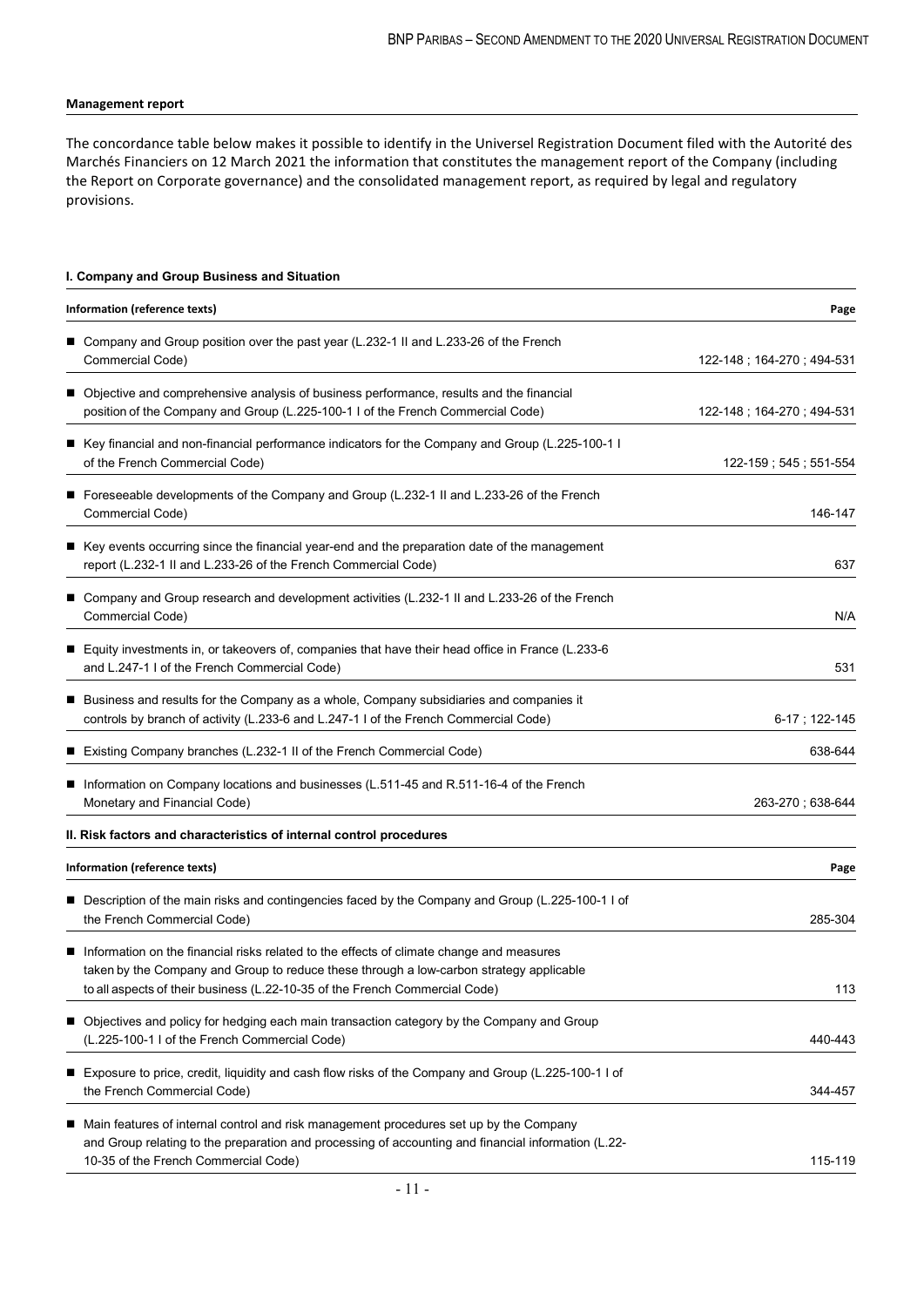### **III. Information on share capital**

| Information (reference texts)                                                                                                                                                                                                                                                                                 | Page             |
|---------------------------------------------------------------------------------------------------------------------------------------------------------------------------------------------------------------------------------------------------------------------------------------------------------------|------------------|
| Name of individuals or legal entities holding directly or indirectly more than 5% of capital or voting<br>rights and changes arising during the year (L.233-13 of the French Commercial Code)                                                                                                                 | 18-19            |
| Name of companies controlled and share of the Company's share capital held by them (L.233-13 of<br>the French Commercial Code)                                                                                                                                                                                | 263-270          |
| Employee share ownership status (L.225-102 of the French Commercial Code)                                                                                                                                                                                                                                     | 18-19            |
| ■ Securities acquired by employees under a corporate takeover transaction (L.225-102 of the French<br>Commercial Code)                                                                                                                                                                                        | N/A              |
| Share disposals made to regularise cross shareholdings (L.233-29 and R.233-19 of the French<br>Commercial Code)                                                                                                                                                                                               | N/A              |
| Information on share buyback transactions undertaken by the Company (L.225-211 of the French<br>Commercial Code)                                                                                                                                                                                              | 98-101; 248; 509 |
| Any adjustments made to securities giving access to share capital (L.225-181, L.228-99, R225-<br>137, R.228-91 of the French Commercial Code)                                                                                                                                                                 | N/A              |
| ■ Summary of transactions carried out by corporate officers, executives, certain company managers<br>and persons with close connections to them during the past year (223-26 of the AMF General<br>Regulation, L.621-18-2 and R.621-43-1 of the French Monetary and Financial Code)                           | 97               |
| IV. Other accounting, financial and legal information                                                                                                                                                                                                                                                         |                  |
| Information (reference texts)                                                                                                                                                                                                                                                                                 | Page             |
| Information on payment terms (L.441-14 and D.441-4 of the French Commercial Code)                                                                                                                                                                                                                             | 511              |
| Amount of dividends distributed for the prior three years and revenue distributed<br>eligible for the 40% tax reduction (243 bis of the French General Tax Code)                                                                                                                                              | 22               |
| Injunctions or fines for anti-competitive practices (L.464-2 of the French Commercial Code)                                                                                                                                                                                                                   | N/A              |
| Information on financial instruments with an agricultural commodity as their underlying and<br>■<br>measures taken by the Company to prevent this having a significant impact on agricultural<br>commodity prices (L.511-4-2 of the French Monetary and Financial Code)                                       | N/A              |
| Amount and features of loans financed or distributed by the Company or that they distribute as<br>defined in III of Article 80 of the Planning Act for Social Cohesion Law No. 2005-32 of 18 January<br>2005 and hence covered by public guarantees. (L.511-4-1 of the French Monetary and Financial<br>Code) | N/A              |
| Return on Company assets (R.511-16-1 of the French Monetary and Financial Code)                                                                                                                                                                                                                               | 334              |
| V. Extra-financial performance statement and vigilance plan                                                                                                                                                                                                                                                   |                  |
| <b>Information (reference texts)</b>                                                                                                                                                                                                                                                                          | Page             |
| Information on the labour and environmental impact relating to the Company, subsidiaries<br>■<br>and controlled companies (L.22-10-36, L.225-102-1 III and R.225-105 of the French Commercial<br>Code)                                                                                                        | 543-631          |
| Information on the effects of the Company's activity with respect to respect for Human rights and<br>fight against corruption and tax evasion (L.22-10-36 and R.225-105 of the French Commercial<br>Code)                                                                                                     | 555-556; 615-621 |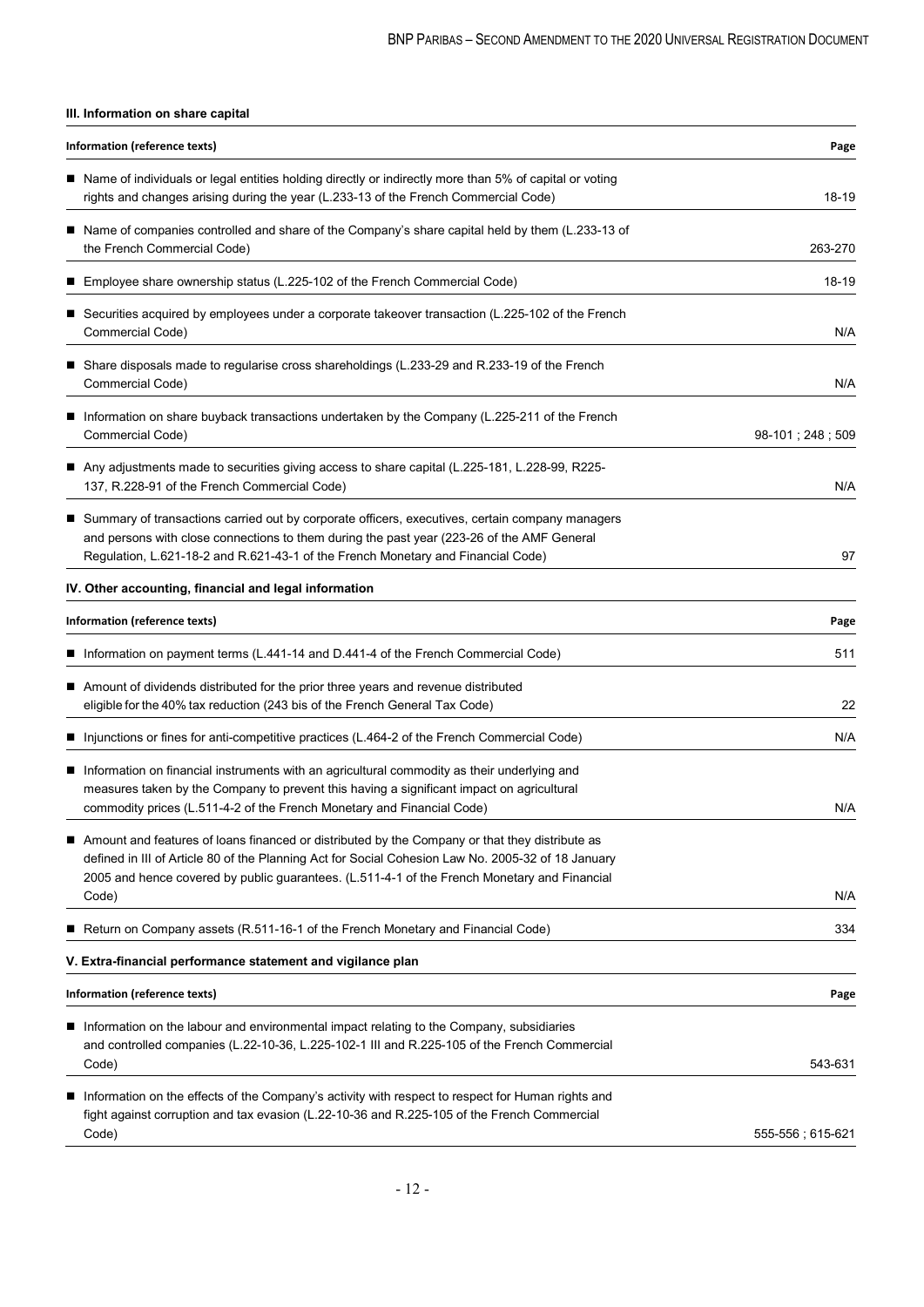| Information on the Company, subsidiaries and controlled companies, relating to:<br>■ the consequences of climate change on the business and the use of goods and services,<br>social commitments to promote sustainable development, the circular economy, the fight against<br>food waste and food poverty, respect for animal welfare and responsible, fair and sustainable<br>food, |                      |
|----------------------------------------------------------------------------------------------------------------------------------------------------------------------------------------------------------------------------------------------------------------------------------------------------------------------------------------------------------------------------------------|----------------------|
| ■ actions to fight against discrimination and promote diversity                                                                                                                                                                                                                                                                                                                        |                      |
| measures taken in favor of people with disabilities                                                                                                                                                                                                                                                                                                                                    |                      |
| (L.22-10-36, L.225-102-1 et R.225-105 of the French Commercial Code)                                                                                                                                                                                                                                                                                                                   | 543-634              |
| ■ Collective agreements agreed in the Company, subsidiaries and controlled companies                                                                                                                                                                                                                                                                                                   |                      |
| and their impacts on the economic performance of the Company, subsidiaries and controlled                                                                                                                                                                                                                                                                                              |                      |
| companies as well as on employee working conditions (L.22-10-36, L.225-102-1 and R.225-105                                                                                                                                                                                                                                                                                             |                      |
| of the French Commercial Code)                                                                                                                                                                                                                                                                                                                                                         | 567-585              |
| ■ Information for companies operating at least one facility listed under article L.515-36                                                                                                                                                                                                                                                                                              |                      |
| of the French Environmental Code (L.225-102-2 of the French Commercial Code)                                                                                                                                                                                                                                                                                                           | N/A                  |
| ■ Company's business plan (R.225-105 I of the French Commercial Code)                                                                                                                                                                                                                                                                                                                  | 622-623              |
|                                                                                                                                                                                                                                                                                                                                                                                        |                      |
| ■ Social, environmental and civic information relevant to the main risks and policies of the company,<br>its subsidiaries and controlled companies (R.225-105 II of the French Commercial Code)                                                                                                                                                                                        | Chapter 7            |
|                                                                                                                                                                                                                                                                                                                                                                                        |                      |
| ■ Vigilance plan (L.225-102-4 of the French Commercial Code)                                                                                                                                                                                                                                                                                                                           | 615-618              |
| VI. Report on Corporate governance                                                                                                                                                                                                                                                                                                                                                     |                      |
| Information (reference texts)                                                                                                                                                                                                                                                                                                                                                          | Page                 |
| Information on the remuneration policy for directors and corporate officers (L.22-10-8 of the French                                                                                                                                                                                                                                                                                   |                      |
| Commercial Code)                                                                                                                                                                                                                                                                                                                                                                       | 75-80                |
| <b>If Information on the remuneration and benefits in kind of the directors and corporate officers</b>                                                                                                                                                                                                                                                                                 | 81-90                |
|                                                                                                                                                                                                                                                                                                                                                                                        |                      |
| ■ Holding conditions for free shares allocated to corporate officers (L.225-197-1 of the French<br>Commercial Code)                                                                                                                                                                                                                                                                    | N/A                  |
| ■ Conditions for exercising and holding options granted to directors and corporate officers (L.225-185                                                                                                                                                                                                                                                                                 |                      |
| of the French Commercial Code)                                                                                                                                                                                                                                                                                                                                                         | 91                   |
|                                                                                                                                                                                                                                                                                                                                                                                        |                      |
| ■ List of all directorships and positions held in any company by each director and corporate officer<br>during the year (L.22-10-10 et L.225-37-4 1° of the French Commercial Code)                                                                                                                                                                                                    | 33-45                |
|                                                                                                                                                                                                                                                                                                                                                                                        |                      |
| Agreements entered into by one of the Company's directors or corporate officers and a subsidiary                                                                                                                                                                                                                                                                                       |                      |
| of the Company (L.22-10-10 et L.225-37-4 2° of the French Commercial Code)                                                                                                                                                                                                                                                                                                             | 46                   |
| ■ Summary table of capital increase delegations (L.22-10-10 et L.225-37-4 3°                                                                                                                                                                                                                                                                                                           |                      |
| of the French Commercial Code)                                                                                                                                                                                                                                                                                                                                                         | 98-101               |
| ■ Arrangements for exercising General Management (L.22-10-10 et L.225-37-4 4° of the French                                                                                                                                                                                                                                                                                            |                      |
| Commercial Code)                                                                                                                                                                                                                                                                                                                                                                       | 48                   |
| ■ Composition, and conditions governing the preparation and organisation of the work, of the Board                                                                                                                                                                                                                                                                                     |                      |
| of directors (L.22-10-10 1° of the French Commercial Code)                                                                                                                                                                                                                                                                                                                             | $33-44$ ; 53-60      |
|                                                                                                                                                                                                                                                                                                                                                                                        |                      |
| ■ Description of the diversity policy applied to the members of the Board of directors,                                                                                                                                                                                                                                                                                                |                      |
| as well as the objectives, how the policy was implemented and results obtained during<br>the past financial year (L.22-10-10 2° of the French Commercial Code)                                                                                                                                                                                                                         | 49-51; 67-74         |
|                                                                                                                                                                                                                                                                                                                                                                                        |                      |
| ■ Information on the way to ensure balanced representation of men and women in Management                                                                                                                                                                                                                                                                                              |                      |
| bodies and gender balance results in the top 10% of positions of higher levels of responsibility                                                                                                                                                                                                                                                                                       |                      |
| (L.22-10-10 2° of the French Commercial Code)                                                                                                                                                                                                                                                                                                                                          | $51$ ; $572$ ; $616$ |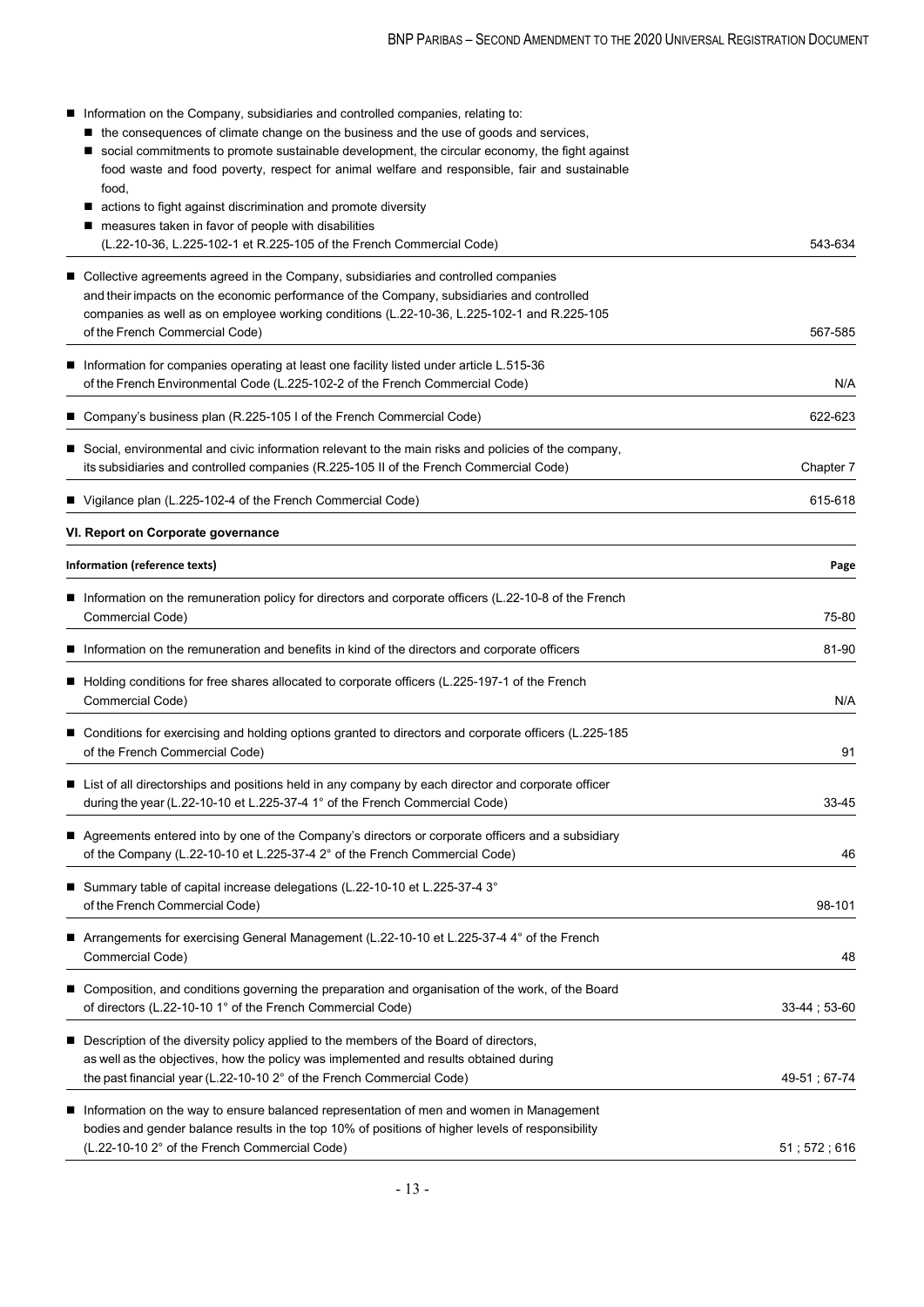| ■ Any limits to the powers of the Chief Executive Officer imposed by the Board of directors (L.22-10-         |         |
|---------------------------------------------------------------------------------------------------------------|---------|
| 10 3° of the French Commercial Code)                                                                          | 48      |
| ■ Corporate governance code prepared by corporate representative organisations to which the                   |         |
| Company refers (L.22-10-10 4° of the French Commercial Code)                                                  | 46      |
| Arrangements for shareholder participation at the general shareholders' meeting (L.22-10-10 5° of             |         |
| the French Commercial Code)                                                                                   | $27-29$ |
| ■ Description of the procedure relating to current agreements concluded under normal conditions put           |         |
| in place by the Company and its implementation (L.22-10-10 6° et L.22-10-12 of the French                     |         |
| Commercial Code)                                                                                              | 74      |
| <b>E</b> Items that could have an impact in case of a public tender offer (L.22-10-11 $\degree$ of the French |         |
| Commercial Code)                                                                                              | 101     |

| <b>Annexes</b>                                                                                        | Page             |
|-------------------------------------------------------------------------------------------------------|------------------|
| ■ Table summarising Company results over the last 5 years (R.225-102 of the French Commercial         |                  |
| Code)                                                                                                 | 523              |
| Report of one of the statutory auditors, appointed as independent third party, on the consolidated    |                  |
| statement of extra-financial performance shown in the Group's Management Report (L.225-102-1,         |                  |
| R.225-105 and R.225-105-1 of the French Commercial Code)                                              | 632-634          |
| ■ Statutory Auditors' report on the Board of directors' report on Corporate governance (L.22-10-71 of |                  |
| the French Commercial Code)                                                                           | 102 <sub>2</sub> |

| <b>Financial statements</b>                                                          | Page    |
|--------------------------------------------------------------------------------------|---------|
| ■ Financial statements                                                               | 493-531 |
| ■ Consolidated financial statements                                                  | 532-538 |
| ■ Statutory Auditors' report on the parent company consolidated financial statements | 161-271 |
| ■ Statutory Auditors' report on the consolidated financial statements                | 271-278 |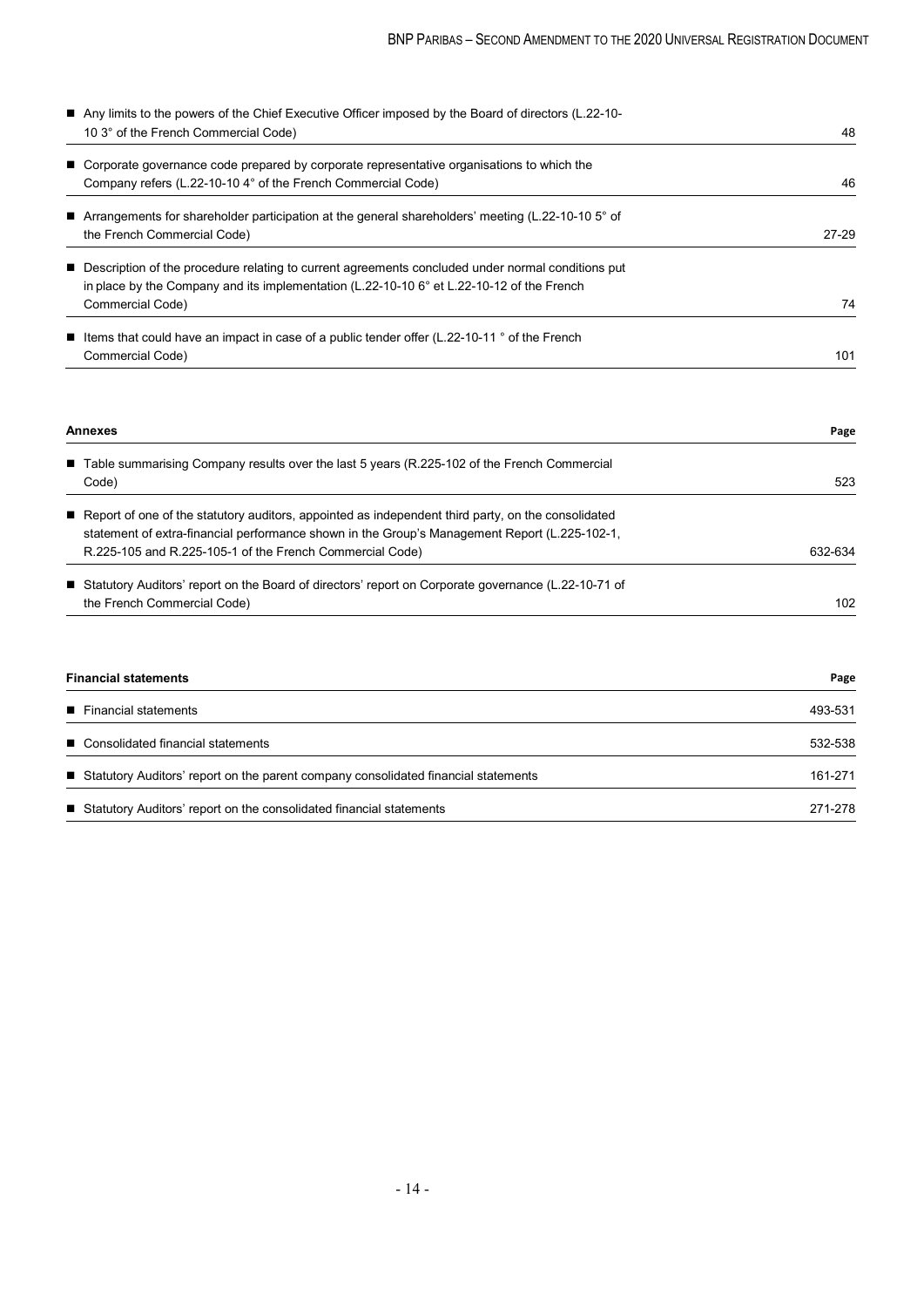## **5.3 Appendice – Key information regarding the issuer, pursuant to Article 26.4 of European Regulation No 2017/1129**

### **1) Who is the issuer of securities?**

#### **i. General information:**

Head office: 16 boulevard des Italiens, 75009 Paris, France

Legal form: BNP PARIBAS is a limited company authorised as a bank under the provisions of the French Monetary and Financial Code (Book V, Title 1) on banking institutions.

Legal identity identifier: R0MUWSFPU8MPRO8K5P83

Law governing its activities: BNP Paribas is a company incorporated under French law and operates in many countries, both in Europe and outside Europe. Many foreign regulations can therefore govern its activities. Country of origin: France

#### **ii. Main activities:**

BNP Paribas, Europe's leading provider of banking and financial services, has four domestic Retail Banking markets in Europe, namely in France, Belgium, Italy and Luxembourg. It operates in 68 countries and has more than 193,000 employees, including nearly 148,000 in Europe. BNP Paribas holds key positions in its two main businesses:

■ Retail Banking and Services, which includes:

- Domestic Markets, comprising:
	- French Retail Banking (FRB),
	- BNL banca commerciale (BNL bc), Italian retail banking,
	- Belgian Retail Banking (BRB),
	- Other Domestic Markets activities including Arval, BNP Paribas Leasing Solutions, BNP Paribas Personal Investors, Nickel and Luxembourg Retail Banking (LRB);
- International Financial Services, comprising:
	- Europe-Mediterranean,
	- BancWest
	- Personal Finance,
	- Insurance
	- Wealth and Asset Management;
- Corporate and Institutional Banking (CIB):
	- Corporate Banking,
	- Global Markets
	- Securities Services.

BNP Paribas SA is the parent company of the BNP Paribas Group.

#### **iii. Main shareholders as at 31 December 2020 :**

- $SFP1^1$  $SFP1^1$  $SFP1^1$ : 7.7% of share capital
- BlackRock Inc. : 6.0% of share capital
- Grand-Duché du Luxembourg : 1.0% of share capital

#### **iv. Identity of key executives:**

Jean LEMIERRE: Chairman of the Board of directors of BNP Paribas Jean-Laurent BONNAFÉ: Director and Chief Executive of BNP Paribas Philippe BORDENAVE: Chief Operating Officer of BNP Paribas

#### **v. Identity of statutory auditors:**

- Deloitte & Associés was re-appointed as Statutory Auditor at the Annual General Meeting of 24 May 2018 for a six-year period expiring at the close of the Annual General Meeting called in 2024 to approve the financial statements for the year ending 31 December 2023. The firm was first appointed at the Annual General Meeting of 23 May 2006. Deloitte & Associés is represented by Laurence Dubois Deputy: Société BEAS, 6, place de la Pyramide, Paris-La Défense Cedex (92), France, SIREN No. 315 172 445, Nanterre trade and companies register.
- PricewaterhouseCoopers audit was re-appointed as Statutory Auditor at the Annual General Meeting of 24 May 2018 for a six-year period expiring at the close of the Annual General Meeting called in 2024 to approve the financial statements for the year ending 31 December 2023. The firm was first appointed at the Annual

<span id="page-14-0"></span> <sup>1</sup> Société Fédérale de Participations et d'Investissement: a public-interest limited company (*société anonyme*) acting on behalf of the Belgian State.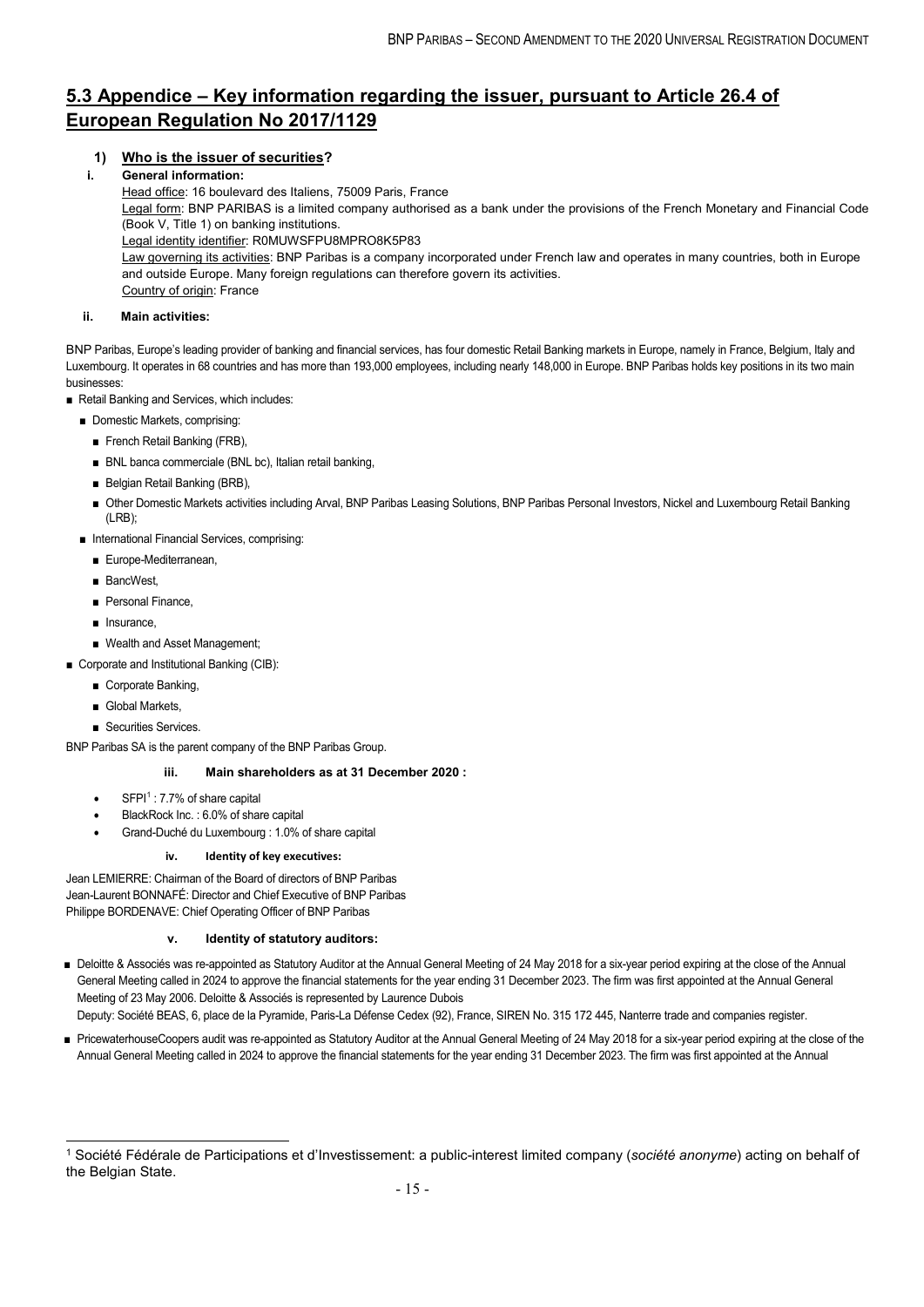General Meeting of 26 May 1994. PricewaterhouseCoopers Audit is represented by Patrice Morot. Deputy: Jean-Baptiste Deschryver, 63, rue de Villiers, Neuilly-sur-Seine (92).

■ Mazars was re-appointed as Statutory Auditor at the Annual General Meeting of 24 May 2018 for a six-year period expiring at the close of the Annual General Meeting called in 2024 to approve the financial statements for the year ending 31 December 2023. The firm was first appointed at the Annual General Meeting of 23 May 2000. Mazars is represented by Virginie Chauvin. Deputy: Charles de Boisriou, 28 rue Fernand Forest, Suresnes (92).

Deloitte & Associés, PricewaterhouseCoopers and Mazars are registered as Statutory Auditors with the Versailles Regional Association of Statutory Auditors, under the authority of the French National Accounting Oversight Board *(Haut Conseil du Commissariat aux Comptes)*.

### **2) What are the key financial information about the issuer?**

| In millions of euros                      | Year<br>31/12/2020 | Year - 1<br>31/12/2019 | Year - 2<br>31/12/2018 | <b>Interim</b><br>31/03/2021 | Interim<br>31/03/2020 |
|-------------------------------------------|--------------------|------------------------|------------------------|------------------------------|-----------------------|
| Net Interest Income                       | 21,312             | 21,127                 | 21,062                 | Na                           | Na                    |
| Net fee and commission income             | 9,862              | 9,365                  | 9,207                  | Na                           | Na                    |
| Net gain on financial instruments         | 7,146              | 7,464                  | 6,118                  | Na                           | Na                    |
| Revenues                                  | 44,275             | 44,597                 | 42,516                 | 11,829                       | 10,888                |
| Cost of risk                              | (5,717)            | (3,203)                | (2,764)                | (896)                        | (1, 426)              |
| Operating income                          | 8,364              | 10,057                 | 9,169                  | 2,336                        | 1,305                 |
| Net income attributable to equity holders | 7,067              | 8,173                  | 7,526                  | 1,768                        | 1,282                 |
| Earnings per share (in euros)             | 5.31               | 6.21                   | 5.73                   | 1.31                         | 0.93                  |

| In million of euros                              | Year<br>31/12/2020 | Year - 1<br>31/12/2019 | Year - 2<br>31/12/2018 | Interim<br>31/03/2021 | <b>Interim</b><br>31/03/2020 |
|--------------------------------------------------|--------------------|------------------------|------------------------|-----------------------|------------------------------|
| <b>Total assets</b>                              | 2,488,491          | 2,164,713              | 2,040,836              | 2,660,266             | 2,673,276                    |
| Debt securities                                  | 212,351            | 221,336                | 206,359                | 236,942               | 223,387                      |
| Of which mid long term Senior Preferred          | 82,086(*)          | $88,466^{(*)}$         | 88,381(*)              | na                    | na                           |
| <b>Subordinated Debt</b>                         | 23,325             | 20,896                 | 18,414                 | na                    | na                           |
| Loans and receivables from customers (net)       | 809,533            | 805,777                | 765,871                | 821,991               | 841,099                      |
| Deposiits from customers                         | 940,991            | 834,667                | 796,548                | 974,083               | 907,662                      |
| Shareholders's equity (Group Share)              | 112,799            | 107,453                | 101,467                | 113,788               | 109,037                      |
| Doutful loans/gross outstandings <sup>(**)</sup> | 2.1%               | 2.2%                   | 2.6%                   | 2.1%                  | 2.1%                         |
| Common Equity Tier 1 (CET1) ratio                | 12.8 %             | 12.1 %                 | 11.8 %                 | 12.8%                 | 12.0%                        |
| <b>Total Capital Ratio</b>                       | 16.4 %             | 15.5 %                 | 15.0 %                 | 16.2%                 | 15.5%                        |
| Leverage ratio <sup>(***)</sup>                  | 4.9%               | 4.6 %                  | 4.5 %                  | 4.3%                  | 3.9%                         |

*(\*) Regulatory scope.*

*(\*\*) Impaired loans (stage 3) to customers and credit institutions, not netted of guarantees, including on-balance sheet and off-balance sheet and debt securities measured at amortized costs or at fair value through shareholders' equity reported on gross outstanding loans to customers and credit*